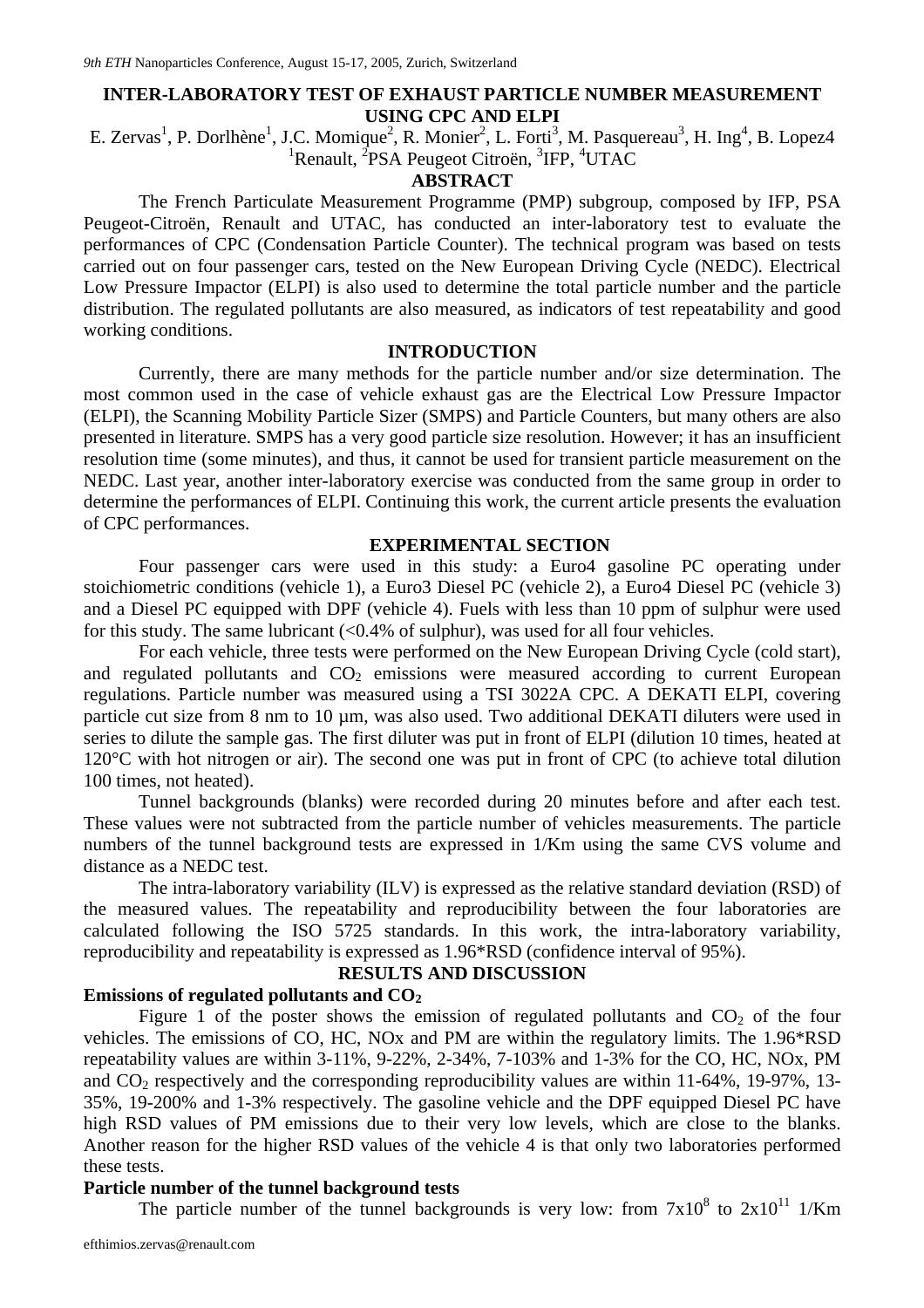(figure 2). Due to these low values, the 1.96\*RSD of the ILV is very high: from 10% to 280% without clear tendency between ELPI and CPC. The repeatability results are from 60% to 260%, while those of reproducibility are from 132% to 325%. Generally, the 1.96\*RSD repeatability and reproducibility values of ELPI are lower than those of CPC. The particle number of blank measurements is in the same order of magnitude of the limit of detection of ELPI (LOD= $\sim 5x10^{10}$ )  $1/Km$ ) and quite higher than the LOD of CPC (LOD= $\sim$ 2x10<sup>8</sup>  $1/Km$ ). The LOD calculation is linked to the measurement set-up used in this study.

#### **Particle number on the NEDC tests**

The mean total particle number of the Euro4 gasoline vehicle is  $4.2x10^{12}$  1/Km measured by ELPI and  $5.3x10^{12}$  1/Km measured by CPC (figure 3). On NEDC, the intra-laboratory 1.96\*RSD variability values are 10-100%, quite similar for ELPI and CPC, while the repeatability and reproducibility values are 23% and 196% for ELPI and 23% and 87% for CPC. The repeatability and reproducibility of this vehicle is better than the repeatability and reproducibility of the tunnel background tests of this vehicle. For both CPC and ELPI, the repeatability and reproducibility values are higher at the EUDC part than for the entire NEDC.

The mean total particle number of the Euro3 Diesel vehicle is  $1.3x10^{14}$  1/Km measured by ELPI and  $9.2x10^{13}$  1/Km measured by CPC (figure 4). The intra-laboratory 1.96\*RSD variability values are 1-130%, with CPC having generally lower values than ELPI. The repeatability and reproducibility results are respectively 34% and 102% for ELPI and 10% and 58% for CPC, quite low compared to the values of the tunnel background tests of this vehicle. It must be noted that this vehicle is representative of the current European fleet (Euro3). The repeatability and reproducibility values of the NEDC are quite similar to those of ECE and EUDC.

The mean total particle number of the Euro4 Diesel vehicle is close to the particle number of the Euro3 Diesel vehicle:  $1.3x10^{14}$  1/Km measured by ELPI and  $7.4x10^{13}$  1/Km measured by CPC (figure 5). The intra-laboratory 1.96\*RSD variability values are within 3-33%, with CPC having generally lower values. The repeatability and reproducibility values are 16% and 98% in the case of ELPI and 6% and 41% in the case of CPC. These results are similar to the results of the previous vehicle and, due to higher numbers, much better than the results of the tunnel background tests of this vehicle. As in the case of the previous vehicle, the repeatability and reproducibility values of the NEDC are similar to the values of ECE and EUDC.

The mean total particle number of the Euro3 Diesel vehicle equipped with DPF is  $7.1x10^{10}$ 1/Km measured by ELPI and  $1.4x10^{10}$  1/Km measured by CPC (figure 6). Only two labs tested this vehicle for the moment; thus, the 1.96\*RSD values may not be representative yet. The intralaboratory 1.96\*RSD variability values are within 33-340%, with CPC having generally lower values. The repeatability and reproducibility values are 115% and 227% in the case of CPC. There are no repeatability and reproducibility results for ELPI, as only one ELPI measurements performed by Lab4. These values are much higher than the values of the two previous Diesel vehicles and similar to the values of the tunnel background tests. The repeatability and reproducibility values of the NEDC are close to the values of ECE and EUDC.

### **Comparison between CPC and ELPI**

CPC and ELPI give a quite similar particle number on the NEDC and consequently the total particle numbers are in the same order of magnitude for the two devices. However, for some tests, some differences can be found the results of the two devices in the EUDC part of NEDC.

#### **CONCLUSIONS**

The results of this study show that:

- The reproducibility of the tunnel background tests is quite poor, due to low particle numbers.

- On the entire NEDC, the reproducibility of total particle number determined by CPC is 87%, 58%, 41% and 227% respectively for the Euro4 gasoline, Euro3 Diesel, Euro4 Diesel and Euro3 Diesel PCs equipped with DPF.

- The reproducibility with ELPI is worse than this of CPC.

- With both CPC and ELPI, the reproducibility of low-particle-emitting vehicles is too high compared to the reproducibility of regulated pollutants emissions.